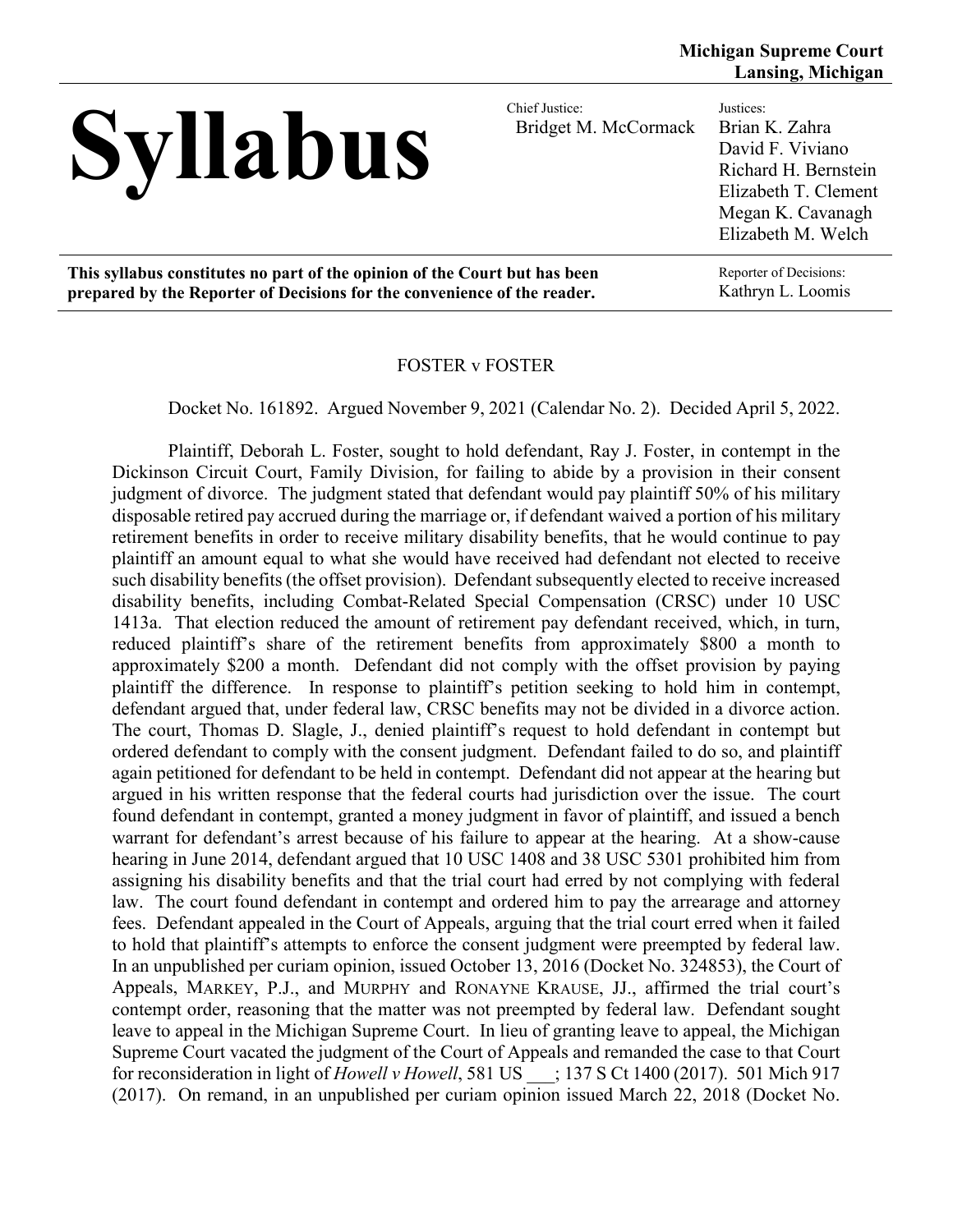324853), the same panel of the Court of Appeals again affirmed the trial court's contempt finding, reasoning that defendant's appeal was an improper collateral attack on the consent judgment. The Court of Appeals also distinguished *Howell* and determined that it was still bound by *Megee v Carmine*, 290 Mich App 551 (2010), which held that a veteran is obligated to compensate a former spouse in an amount equal to the share of retirement pay that the nonveteran spouse would have received, pursuant to a divorce judgment, had the veteran not elected to waive military retirement pay in favor of CRSC. Defendant again sought leave to appeal in the Michigan Supreme Court, and the Michigan Supreme Court granted the application. 503 Mich 892 (2018). In a unanimous opinion, the Michigan Supreme Court overruled *Megee*, concluding that federal law preempted state law such that the consent judgment was unenforceable to the extent that it required defendant to reimburse plaintiff for the reduction in the amount payable to her because of his election to receive CRSC. The Michigan Supreme Court vacated the portion of the Court of Appeals' opinion regarding collateral attack and remanded to the Court of Appeals for that Court to address the effect of the Michigan Supreme Court's holdings on defendant's ability to challenge the terms of the consent judgment. 505 Mich 151 (2020). On second remand, in an unpublished per curiam opinion issued July 30, 2020 (Docket No. 324853), the Court of Appeals, MARKEY, P.J., and BORRELLO and RONAYNE KRAUSE, JJ., reversed, concluding that the state trial court was deprived of subject-matter jurisdiction because of principles of federal preemption, that defendant did not engage in an improper collateral attack on the consent judgment, and that the trial court lacked subject-matter jurisdiction to enforce the consent judgment with respect to the offset provision because of federal preemption. Plaintiff sought leave to appeal in the Michigan Supreme Court, and the Michigan Supreme Court granted the application. 506 Mich 1030 (2020).

In a unanimous opinion by Justice VIVIANO, the Michigan Supreme Court *held*:

Federal preemption under 10 USC 1408 and 38 USC 5301 does not deprive Michigan state courts of subject-matter jurisdiction over a divorce action involving the division of marital property. Therefore, while the offset provision in the parties' consent judgment of divorce was a mistake in the exercise of undoubted jurisdiction, that consent judgment was not subject to collateral attack. Because there was no other justification for a collateral attack on the consent judgment, the judgment of the Court of Appeals was reversed, and the case was remanded to the Dickinson Circuit Court for further proceedings. The statement in *Ryan v Brunswick Corp*, 454 Mich 20, 27 (1997), that "[w]here the principles of federal preemption apply, state courts are deprived of subject matter jurisdiction" was disavowed, and *Packowski v United Food & Commercial Workers Local 951*, 289 Mich App 132 (2010), was overruled to the extent it suggested that all types of federal preemption may deprive a state court of subject-matter jurisdiction; the preemption doctrine does not deprive state courts of subject-matter jurisdiction over claims involving federal preemption unless Congress has given exclusive jurisdiction to a federal forum.

1. The doctrine of res judicata bars a second, subsequent action when (1) the prior action was decided on the merits, (2) both actions involve the same parties or their privies, and (3) the matter in the second case was, or could have been, resolved in the first. A judgment of divorce dividing marital property is res judicata and not subject to collateral attack even if the judgment may be have been wrong or rested on a subsequently overruled legal principle; in other words, the doctrine of res judicata applies to a valid but erroneous judgment. A divorce decree that has become final may not have its property-settlement provisions modified except for fraud or for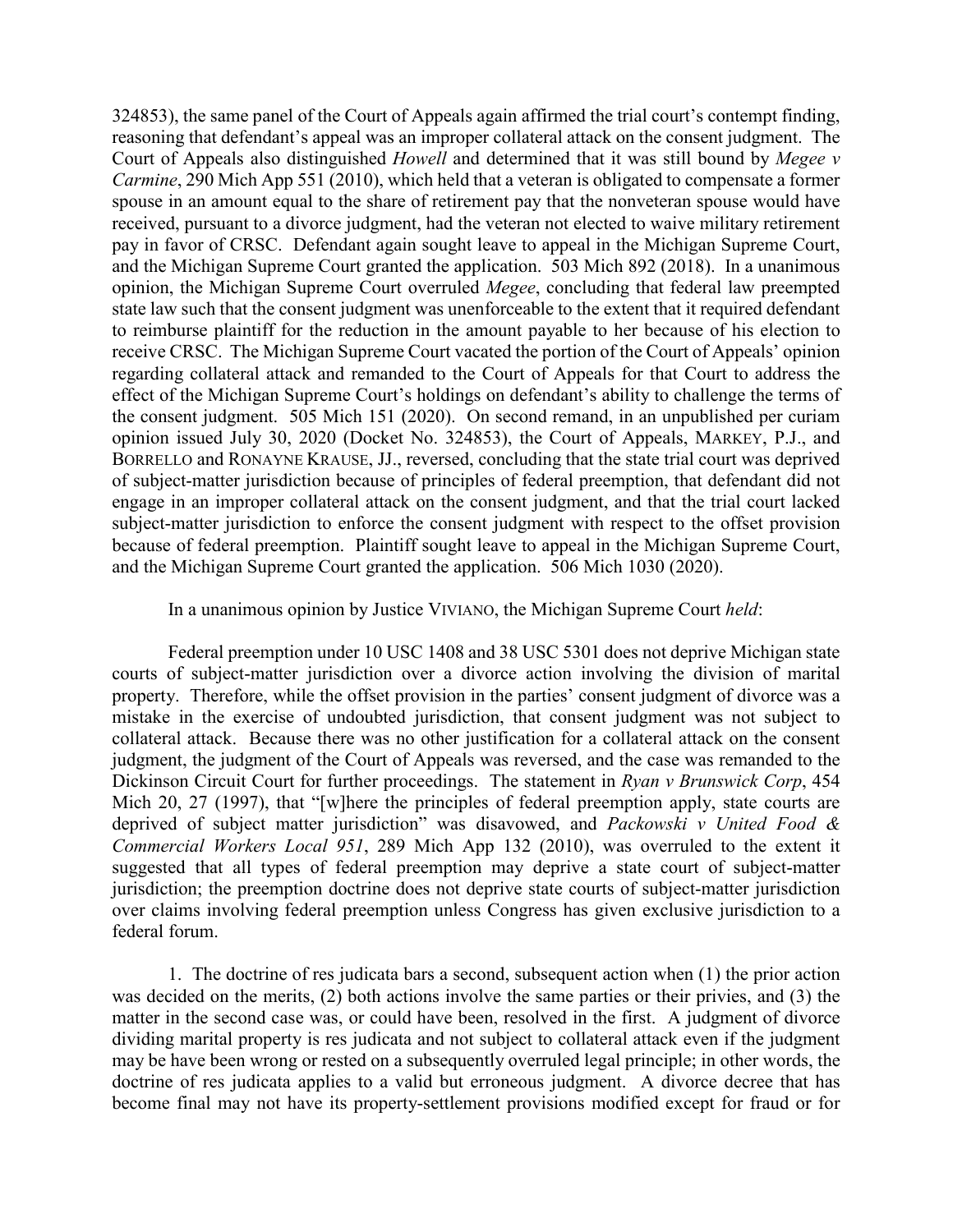other such causes as any other final decree may be modified. The doctrine of res judicata in this context is an issue of state law. Thus, a provision in a consent judgment of divorce that divides a veteran's military retirement and disability benefits is generally enforceable under the doctrine of res judicata even though it is preempted by federal law.

2. There is a distinction between a court's jurisdiction of the parties and the subject matter of the action, on the one hand, and the court's erroneous exercise of that jurisdiction. To that end, when a court has personal jurisdiction over the parties and has jurisdiction over the subject matter of the action but erroneously exercises jurisdiction—such as when a property settlement in a divorce action conflicts with federal law—any error in the exercise of jurisdiction by the trial court can only be corrected by direct appeal. In contrast, when the trial court lacks personal jurisdiction over the parties or subject-matter jurisdiction, any judgment by the court is void and may be assailed by both direct appeal and collateral attack. The preemption doctrine does not deprive state courts of subject-matter jurisdiction over claims involving federal preemption unless Congress has given exclusive jurisdiction to a federal forum. Generally, state law controls matters of domestic relations. For that reason, before state law governing domestic relations will be overridden as preempted by federal law, it must do major damage to clear and substantial federal interests. To determine whether Congress has impliedly preempted state law, a court must (1) determine whether Congress has preempted states from legislating or regulating the subject matter of the instant case and (2) if Congress has, the court must determine whether it has also vested exclusive jurisdiction of that subject matter in the federal court system. Regarding the division of military benefits, 38 USC 511(a) provides that the Secretary of Veterans Affairs shall decide all questions of law and fact necessary to a decision by the Secretary under a law that affects the provision of benefits by the Secretary to veterans or the dependents or survivors of veterans and generally precludes review of the Secretary's decision as to any such question by any other official or by any court, with a limited number of exceptions. In turn, 38 USC 5307 provides for a process of requesting apportionment of a veteran's benefits. The trial court in this case did not review a decision of the Secretary of Veterans Affairs under 38 USC 511(a). There is no exclusive federal forum for dividing military disability benefits in divorce actions. Thus, while the Secretary has authority under 38 USC 511 over the distribution of military benefits, 38 USC 511 does not refer to, restrict, or displace state court jurisdiction in divorce actions. Because of that, federal preemption under 10 USC 1408 and 38 USC 5301 does not deprive Michigan state courts of subject-matter jurisdiction over a divorce action involving the division of marital property that includes the division of military retirement pay and disability benefits contrary to federal law.

3. In this case, even though the offset provision in the consent judgment was contrary to federal law, the judgment was not void or subject to collateral attack, because the type of federal preemption at issue does not deprive Michigan courts of subject-matter jurisdiction and there was no other justification for a collateral attack on the consent judgment. Accordingly, the Court of Appeals erred when it concluded that the type of federal preemption at issue in this case deprived state courts of subject-matter jurisdiction.

Court of Appeals judgment reversed; case remanded to the trial court for further proceedings.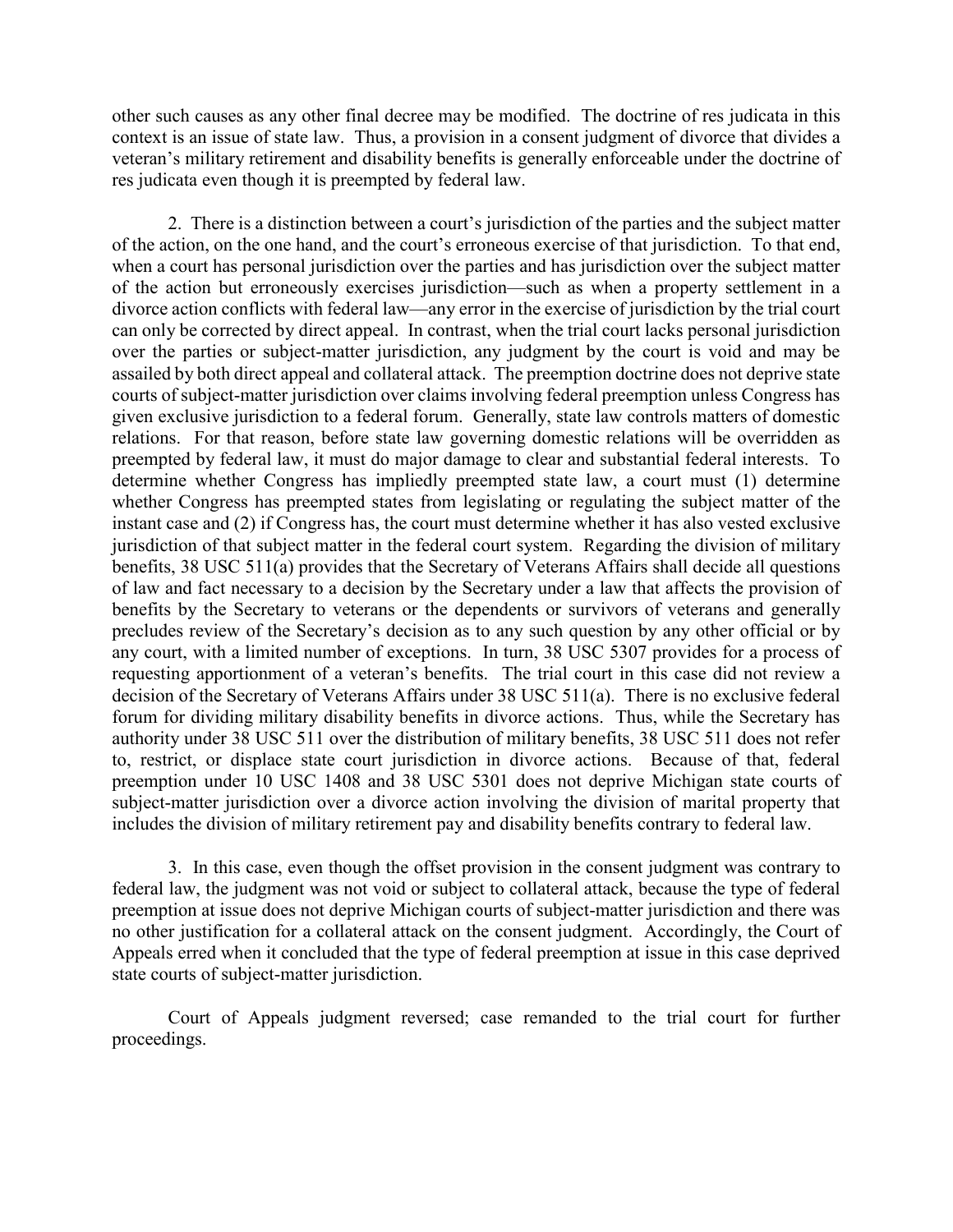# **OPINION** Bridget M

Bridget M. McCormack

**Michigan Supreme Court Lansing, Michigan**

> Justices: Brian K. Zahra David F. Viviano Richard H. Bernstein Elizabeth T. Clement Megan K. Cavanagh Elizabeth M. Welch

FILED April 5, 2022

# STATE OF MICHIGAN

# SUPREME COURT

# DEBORAH LYNN FOSTER,

Plaintiff/Counterdefendant-Appellant,

v No. 161892

RAY JAMES FOSTER,

Defendant/Counterplaintiff-Appellee.

## BEFORE THE ENTIRE BENCH

VIVIANO, J.

At issue presently in this case is whether defendant can collaterally attack a provision in the parties' consent judgment of divorce related to the division of defendant's military retirement benefits on the ground that it conflicts with federal law. We previously held, among other things, that "[t]he trial court was preempted under federal law from including in the consent judgment the . . . provision on which plaintiff relies." *Foster v*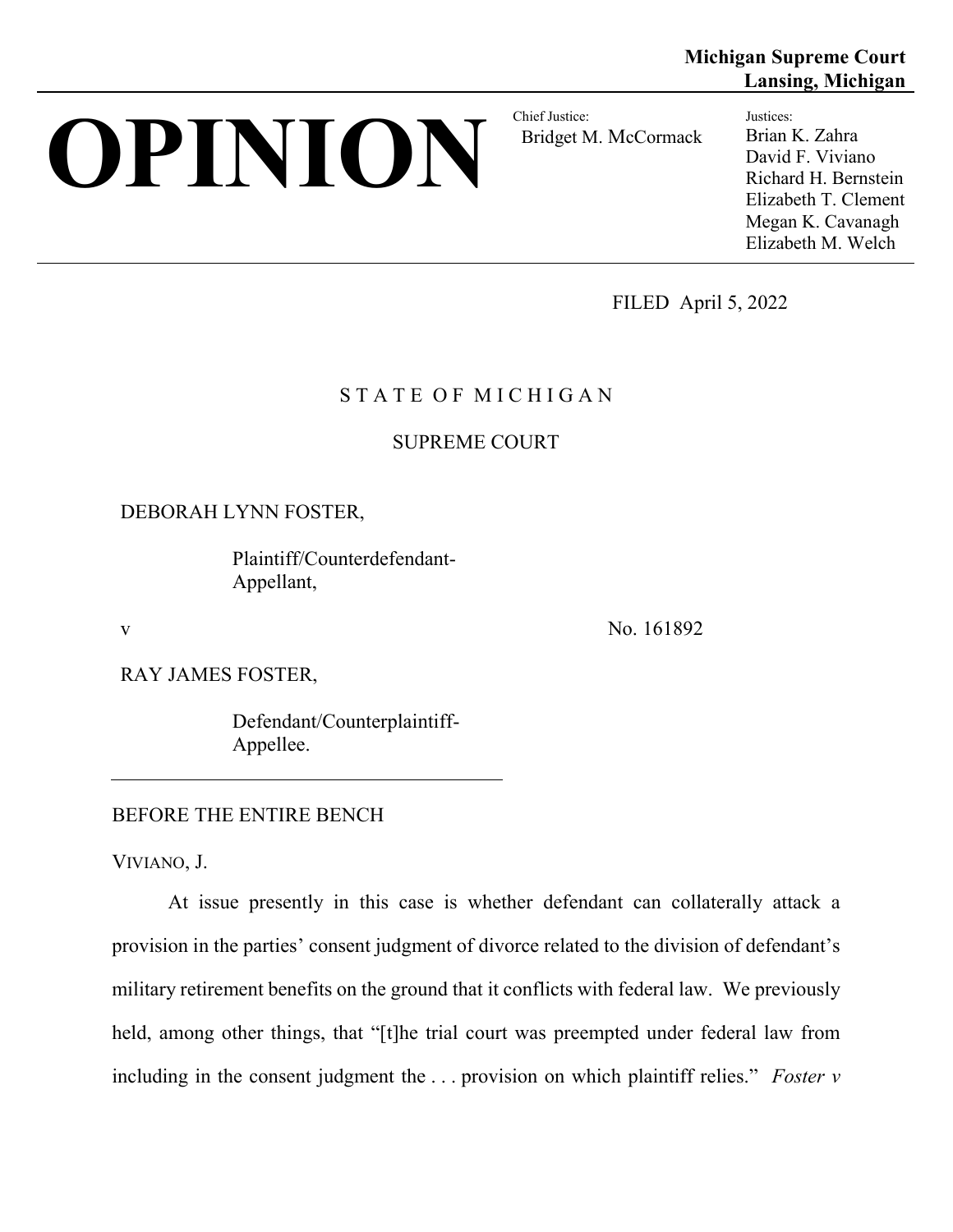*Foster*, 505 Mich 151, 175; 949 NW2d 102 (2020) (*Foster I*). But we "express[ed] no opinion on the effect our holdings have on defendant's ability to challenge, on collateral review, the consent judgment" and, instead, "remand[ed] the case to the Court of Appeals so that the panel [could] address the effect of our holdings on defendants' ability to challenge the terms of the consent judgment." *Id*. at 175, 175-176. On remand, the Court of Appeals held that "[s]tate courts are deprived of subject-matter jurisdiction when principles of federal preemption are applicable." *Foster v Foster (On Second Remand)*, unpublished per curiam opinion of the Court of Appeals, issued July 30, 2020 (Docket No. 324853) (*Foster II*), p 2. Because "an error in the exercise of a court's subject-matter jurisdiction can be collaterally attacked," the Court of Appeals concluded that "defendant did not engage in an improper collateral attack on the consent judgment . . . ." *Id*. We disagree. Instead, we hold that the type of federal preemption at issue in this case does not deprive state courts of subject-matter jurisdiction. As a result, we conclude that defendant's challenge to enforcement of the provision at issue is an improper collateral attack on a final judgment.

### I. FACTS AND PROCEDURAL HISTORY

The facts and procedural history of this case are adequately set forth in our previous opinion, *Foster I*, 505 Mich at 157-161, and need not be restated in their entirety here. For purposes of this opinion, it is sufficient to highlight the following points.

The parties' consent judgment of divorce was entered in December 2008. At the time of the divorce, defendant was receiving both military retirement pay and military disability benefits for injuries he sustained during the Iraq War. Pursuant to their property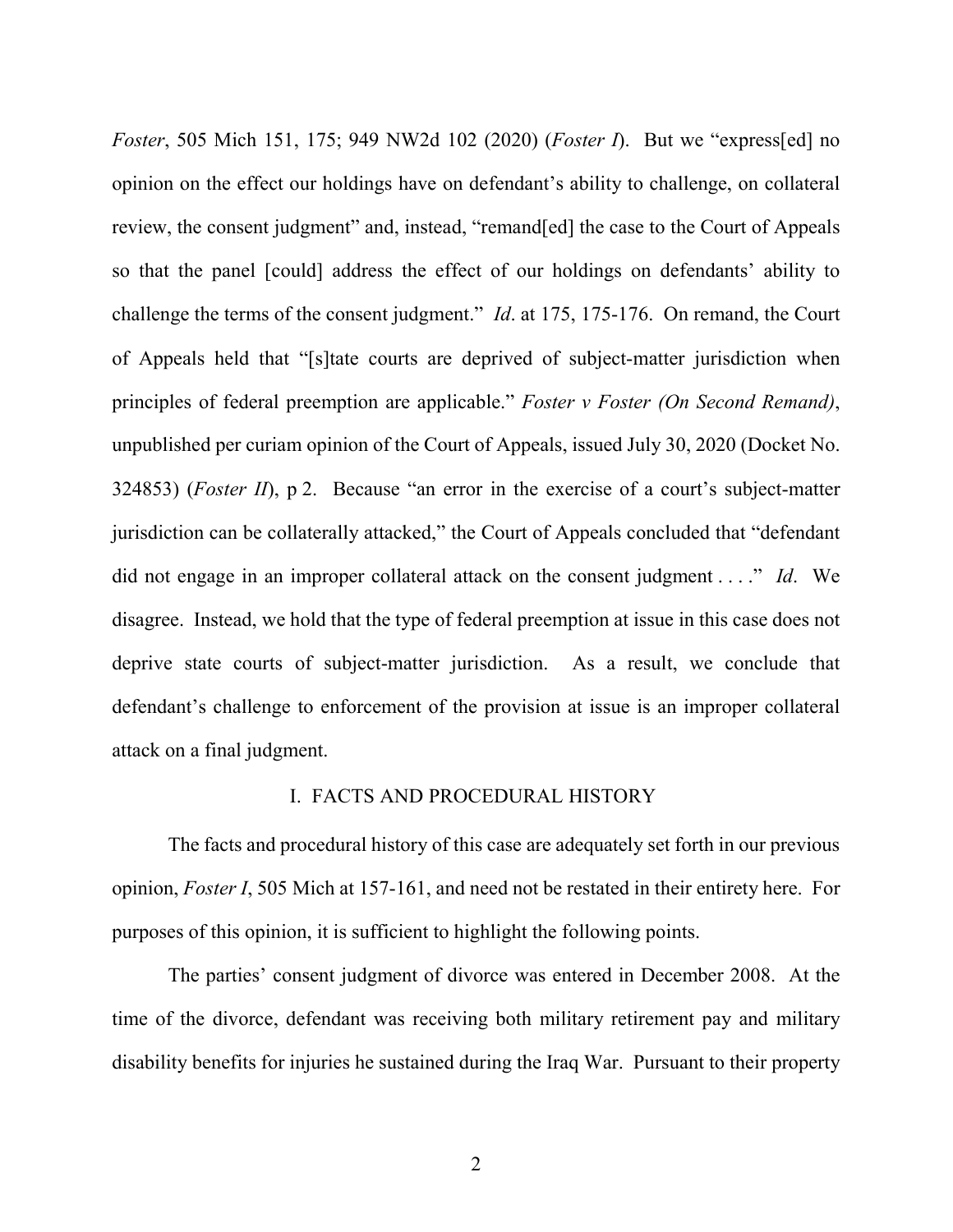settlement, plaintiff was awarded 50% of defendant's retirement pay, also known as "disposable military retired pay." She was not awarded any of defendant's military disability benefits. To protect plaintiff in the event that defendant became entitled to (and accepted) more disability benefits than he currently received, consequently diminishing the retirement benefits that were divided and awarded to plaintiff, the parties agreed to include a provision in the consent judgment of divorce that has become known as the "offset provision." In the offset provision, if defendant elected to receive an increase in disability pay, he agreed to pay plaintiff an amount equal to what she would have received had defendant not elected to do so. [1](#page-5-0)

In February 2010, defendant became eligible for, and elected to receive, increased disability benefits, which included Combat-Related Special Compensation (CRSC).<sup>[2](#page-5-1)</sup> As a

<span id="page-5-0"></span> $<sup>1</sup>$  The offset provision states as follows:</sup>

If Defendant should ever become disabled, either partially or in whole, then Plaintiff's share of Defendant's entitlement shall be calculated as if Defendant had not become disabled. Defendant shall be responsible to pay, directly to Plaintiff, the sum to which she would be entitled if Defendant had not become disabled. Defendant shall pay this sum to Plaintiff out of his own pocket and earnings, whether he is paying that sum from his disability pay or otherwise, even if the military refuses to pay those sums directly to Plaintiff. If the military merely reduces, but does not entirely stop, direct payment to Plaintiff, Defendant shall be responsible to pay directly to Plaintiff any decrease in pay that Plaintiff should have been awarded had Defendant not become disabled, together with any Cost of Living increases that Plaintiff would have received had Defendant not become disabled. Failure of Defendant to pay these amounts is punishable through all contempt powers of the Court.

<span id="page-5-1"></span> $2$  Under federal law, a retired veteran's retirement pay can be divided with a former spouse in divorce proceedings, but disability pay cannot. See 10 USC 1408(c) (permitting division of "disposable retired pay"); 10 USC 1408(a)(4)(A) (defining "disposable retired pay"). See generally Sullivan & Raphun, *Dividing Military Retired Pay: Disability Payments and*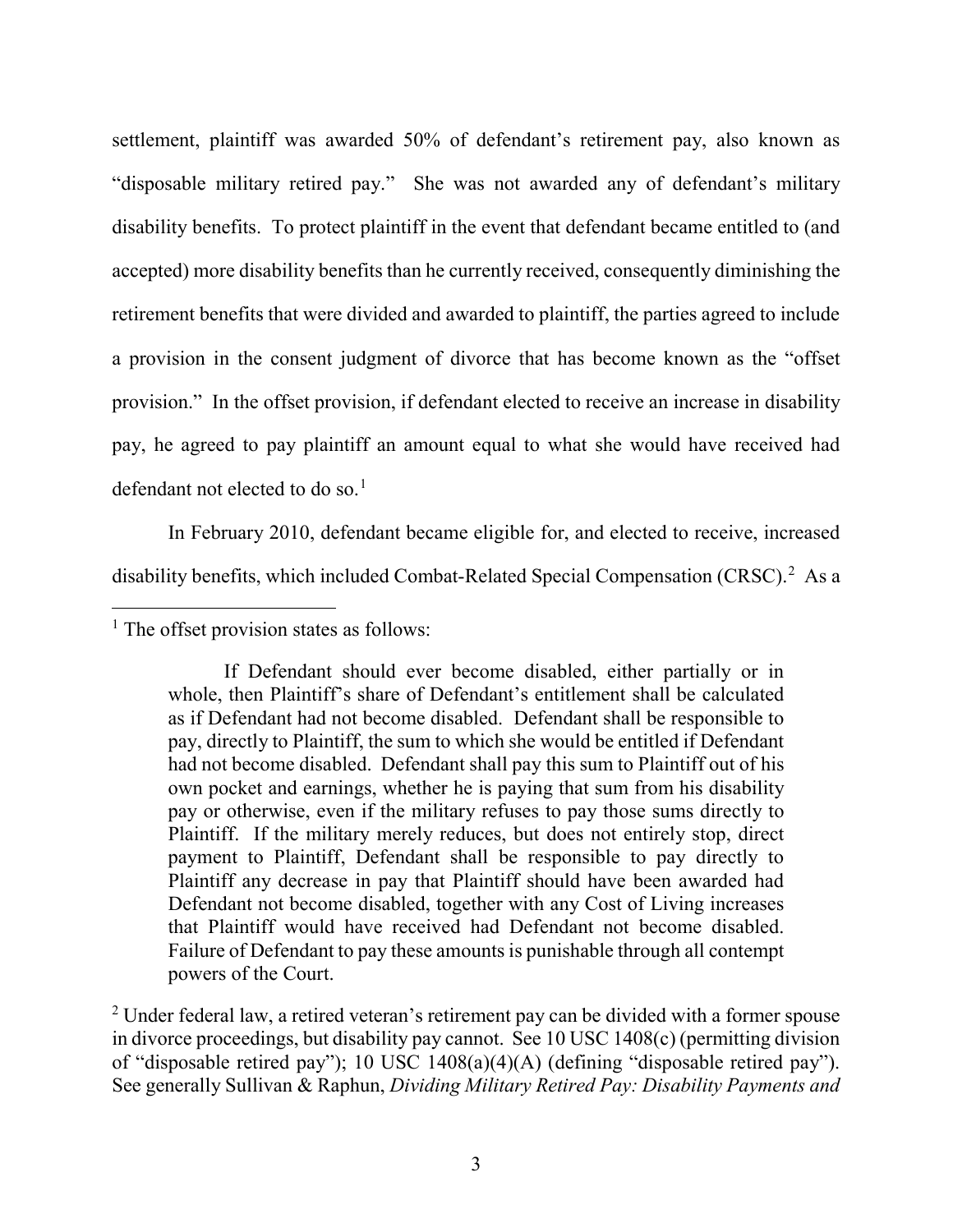result, the amount plaintiff received each month decreased from approximately \$800 to approximately \$200. Defendant failed to comply with the offset provision by paying plaintiff the difference.

In May 2010, plaintiff filed a petition seeking to hold defendant in contempt for failing to comply with the consent judgment. A few months later, defendant argued, for the first time, that under federal law, CRSC benefits are not subject to division in a divorce action. In an opinion and order dated October 8, 2010, the trial court denied plaintiff's request to hold defendant in contempt but ordered defendant to comply with the provisions of the judgment. The trial court acknowledged that it did not have the power to divide military disability pay but noted that the parties here had agreed upon the division and neither party had moved to set aside the judgment on the ground of mutual mistake. The

 $\overline{a}$ *the Puzzle of the Parachute Pension*, 24 J Am Acad Matrimonial L 147, 148-150, 152-153 (2011). In order to prevent retired veterans from double-dipping from retirement and disability entitlements, federal law generally requires that a retired veteran receiving both retirement pay and disability benefits give up an amount of retirement pay equal to the amount of disability benefits the veteran is receiving. See 38 USC 5304 (generally prohibiting duplication of benefits); 38 USC 5305 (allowing waiver of retirement pay to receive other benefits). This waiver is sometimes referred to as the "VA waiver." See *Dividing Military Retired Pay: Disability Payments and the Puzzle of the Parachute Pension*, 24 J Am Acad Matrimonial L at 152. The VA waiver reduces the amount of retired pay the veteran receives, which reduces the sum of money being divided with a former spouse. *Id*. CRSC is an exception to the antidouble-dipping rule. CRSC payments "are not retired pay." 10 USC 1413 $a(g)$ . CRSC is an additional payment to a veteran, on top of disability pay, in the same amount as the reduction to the veteran's retired pay as a result of the VA waiver. However, CRSC payments, like disability payments, are also not divisible with a former spouse in divorce proceedings. See *Foster I*, 505 Mich at 171; Defense Finance and Accounting Service, *Comparing CRSC and CRDP* <https://www.dfas.mil/retiredmilitary/disability/comparison.html> (accessed March 9, 2022) [https:perma.cc/77E7-CAS9]. See generally *Dividing Military Retired Pay: Disability Payments and the Puzzle of the Parachute Pension*, 24 J Am Acad Matrimonial L at 163.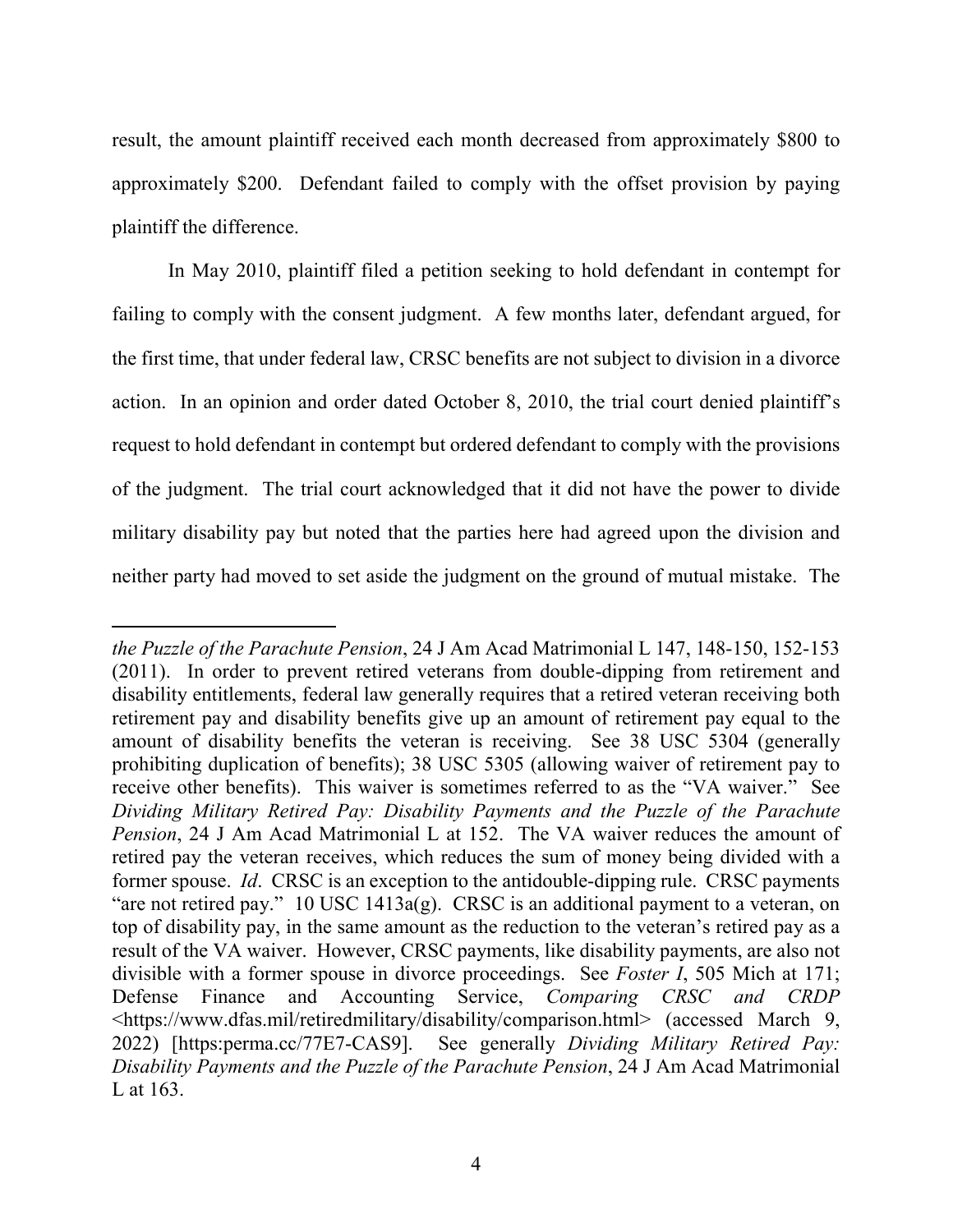trial court warned that if defendant failed to comply with the order that he would be held in contempt.

On March 25, 2011, plaintiff filed a petition to hold defendant in contempt, alleging that he had not made any payments as ordered. Although he did not appear at the hearing, defendant filed a response, arguing that he was not in contempt and, for the first time, arguing that the issue was within the jurisdiction of the federal courts. On May 10, 2011, the trial court entered an order holding defendant in contempt, granting a money judgment to plaintiff, and issuing a bench warrant for defendant's arrest because he did not appear at the hearing.

At a show-cause hearing on June 27, 2014, defendant, relying on 10 USC 1408 and 38 USC 5301, argued that he could not assign his disability benefits and that the trial court had erred by not complying with federal law. The trial court observed, "[W]e have litigated this issue and re-litigated this issue and it has not been properly appealed." The trial court ordered plaintiff to pay the arrearage.

On September 22, 2014, the trial court entered an order holding defendant in contempt and ordering him to pay the arrearage and attorney fees. Defendant appealed that order in the Court of Appeals.

The Court of Appeals initially affirmed the trial court order. *Foster v Foster*, unpublished per curiam opinion of the Court of Appeals, issued October 13, 2016 (Docket No. 324853). Defendant sought leave to appeal in this Court. We vacated the judgment and remanded the case to the Court of Appeals for reconsideration in light of *Howell v Howell*, 581 US \_\_\_; 137 S Ct 1400; 197 L Ed 2d 781 (2017). *Foster v Foster*, 501 Mich 917 (2017). The Court of Appeals again affirmed. *Foster v Foster (On Remand)*,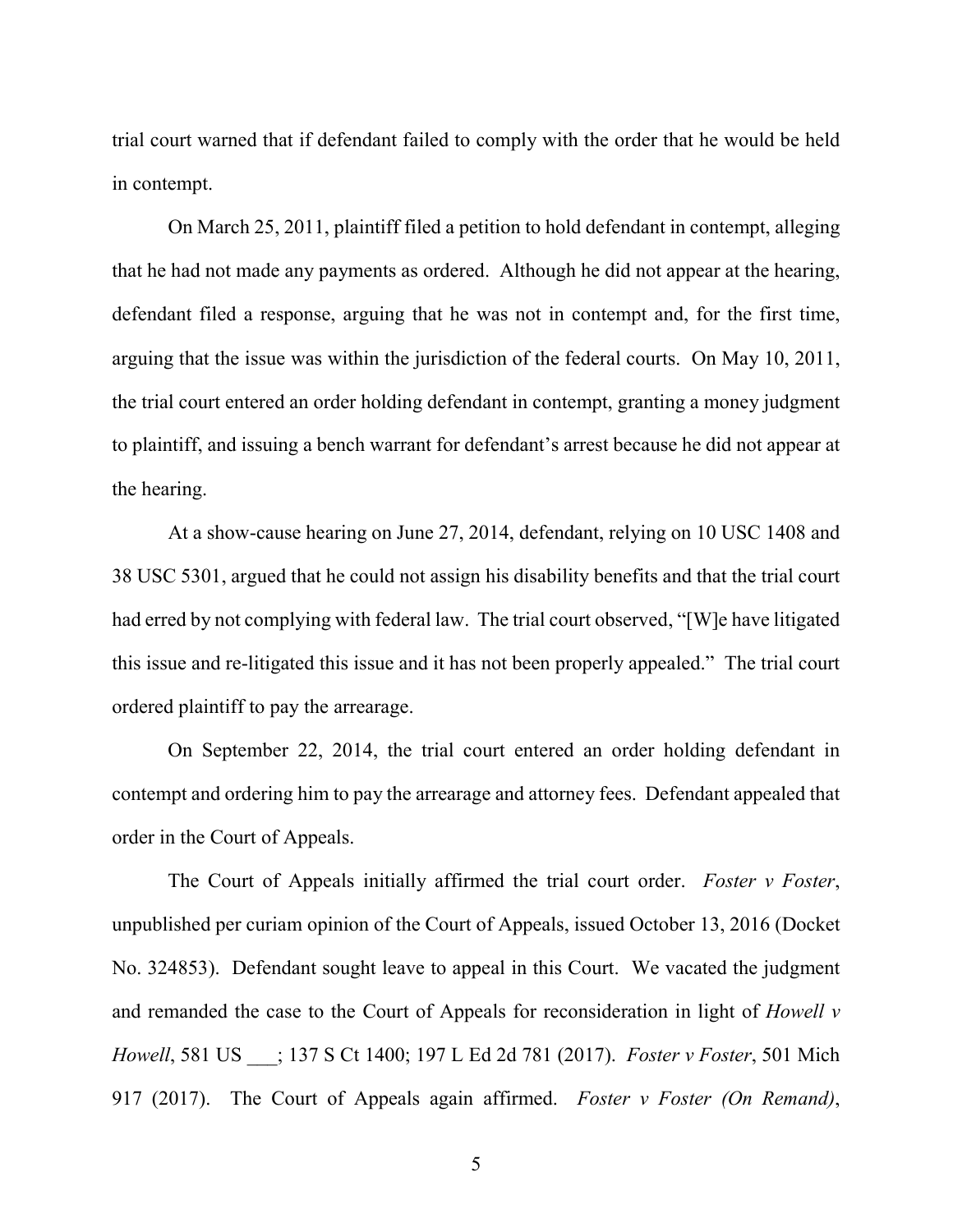unpublished per curiam opinion of the Court of Appeals, issued March 22, 2018 (Docket

No. 324853).

Defendant again sought leave to appeal in this Court. After granting the application,

the Court held as follows:

We conclude that federal law preempts state law such that the consent judgment is unenforceable to the extent that it required defendant to reimburse plaintiff for the reduction in the amount payable to her due to his election to receive CRSC. Although the Court of Appeals indicated its agreement with plaintiff's assertion that defendant was engaging in an improper collateral attack against the consent judgment, the panel did not discuss the effect of federal preemption on the trial court's subject-matter jurisdiction or defendant's ability to challenge the terms of the consent judgment outside of direct appeal. Because these questions remain important, we vacate that portion of the Court of Appeals' opinion agreeing with plaintiff that defendant was engaging in an improper collateral attack and reverse the balance of the Court of Appeals' opinion in this case. Moreover, we overrule the Court of Appeals' opinion in *Megee v Carmine*, [290 Mich App 551, 574-575; 802 NW2d 669 (2010),] which held that a veteran is obligated to compensate a former spouse in an amount equal to the share of retirement pay that the nonveteran spouse would have received, pursuant to a divorce judgment, had the veteran not elected to waive military retirement pay in favor of CRSC. This case is remanded to the Court of Appeals so that the panel may address the effect of our holdings on defendant's ability to challenge the terms of the consent judgment. [*Foster I*, 505 Mich at 156 (citation omitted).]

On the second remand, the Court of Appeals reversed in *Foster II*. After a lengthy block quote of this Court's opinion in *Foster I*, the Court of Appeals dedicated a single paragraph to the issue of subject-matter jurisdiction. It cited *Ryan v Brunswick Corp*, 454 Mich 20, 27; 557 NW2d 541 (1997), abrogated in part on other grounds in *Sprietsma v Mercury Marine*, 537 US 51, 63-64 (2002); *People v Kanaan*, 278 Mich App 594, 602; 751 NW2d 57 (2008); and *Konynenbelt v Flagstar Bank, FSB*, 242 Mich App 21, 25; 617 NW2d 706 (2000), for the proposition that state courts are deprived of subject-matter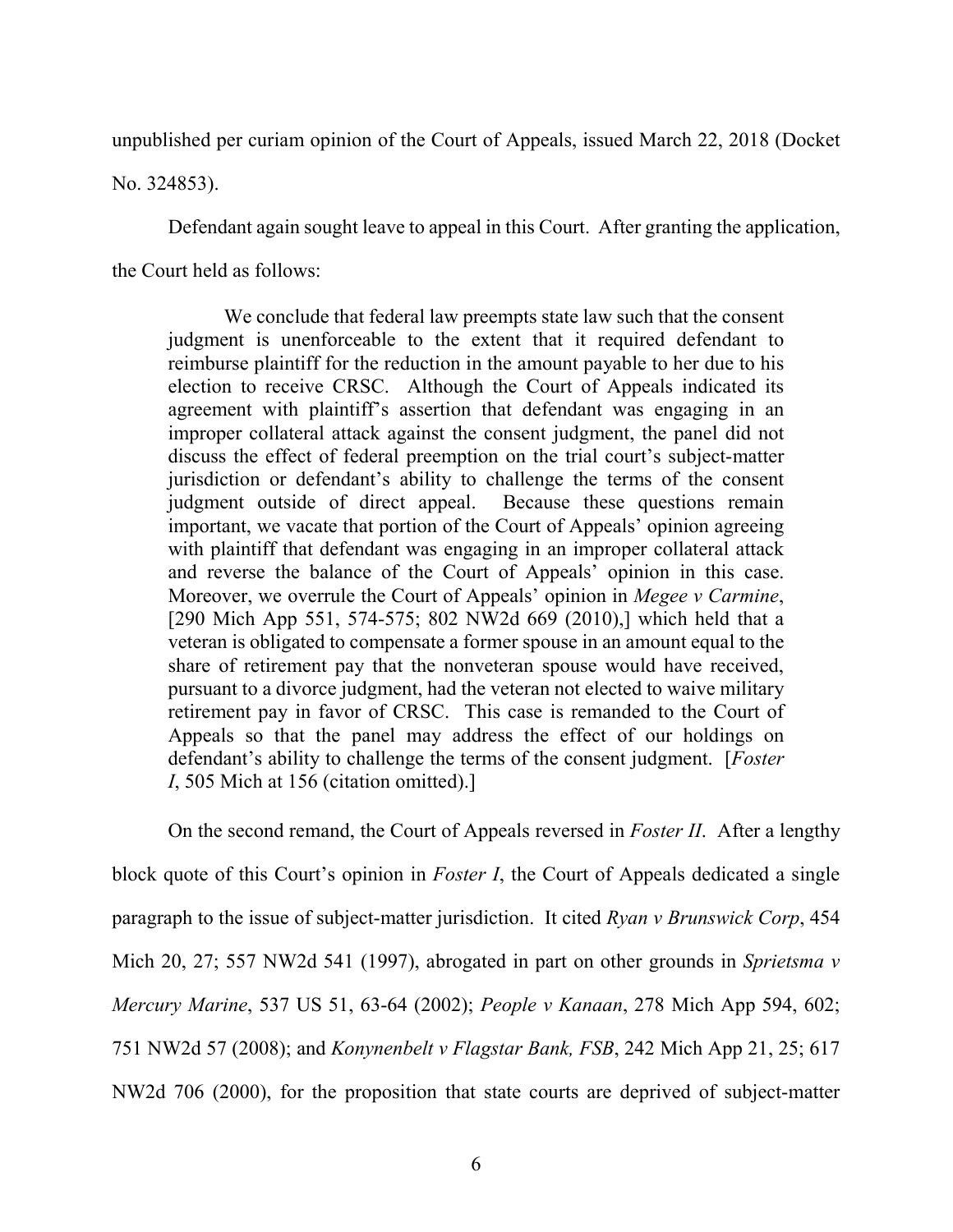jurisdiction when principles of federal preemption are applicable. The Court concluded that "defendant did not engage in an improper collateral attack on the consent judgment and the trial court lacked subject-matter jurisdiction to enforce the consent judgment with respect to the offset provision due to the principle of federal preemption." *Foster II*, unpub op at 2.

Plaintiff sought leave to appeal in this Court, and we granted plaintiff's application to address

whether the defendant has the ability to challenge the relevant term of the consent judgment in this case given that federal law precludes a provision requiring that the plaintiff receive reimbursement or indemnification payments to compensate for reductions in the defendant's military retirement pay resulting from his election to receive any disability benefits. See *Howell v Howell*, 581 US \_\_\_; 137 S Ct 400; 197 L Ed 2d 781 (2017). [*Foster v Foster*, 506 Mich 1030 (2020).]

### II. STANDARD OF REVIEW

The application of the doctrine of res judicata is a question of law that we review de novo. *Washington v Sinai Hosp of Greater Detroit*, 478 Mich 412, 417; 733 NW2d 755 (2007). Questions of subject-matter jurisdiction are also questions of law that we review de novo. *Winkler v Marist Fathers of Detroit, Inc*, 500 Mich 327, 333; 901 NW2d 566 (2017).

### III. ANALYSIS

This Court previously held that the offset provision in the parties' consent judgment of divorce impermissibly divides defendant's military disability pay in violation of federal law. See *Foster I*, 505 Mich at 175 ("The trial court was preempted under federal law from including in the consent judgment the offset provision on which plaintiff relies."). We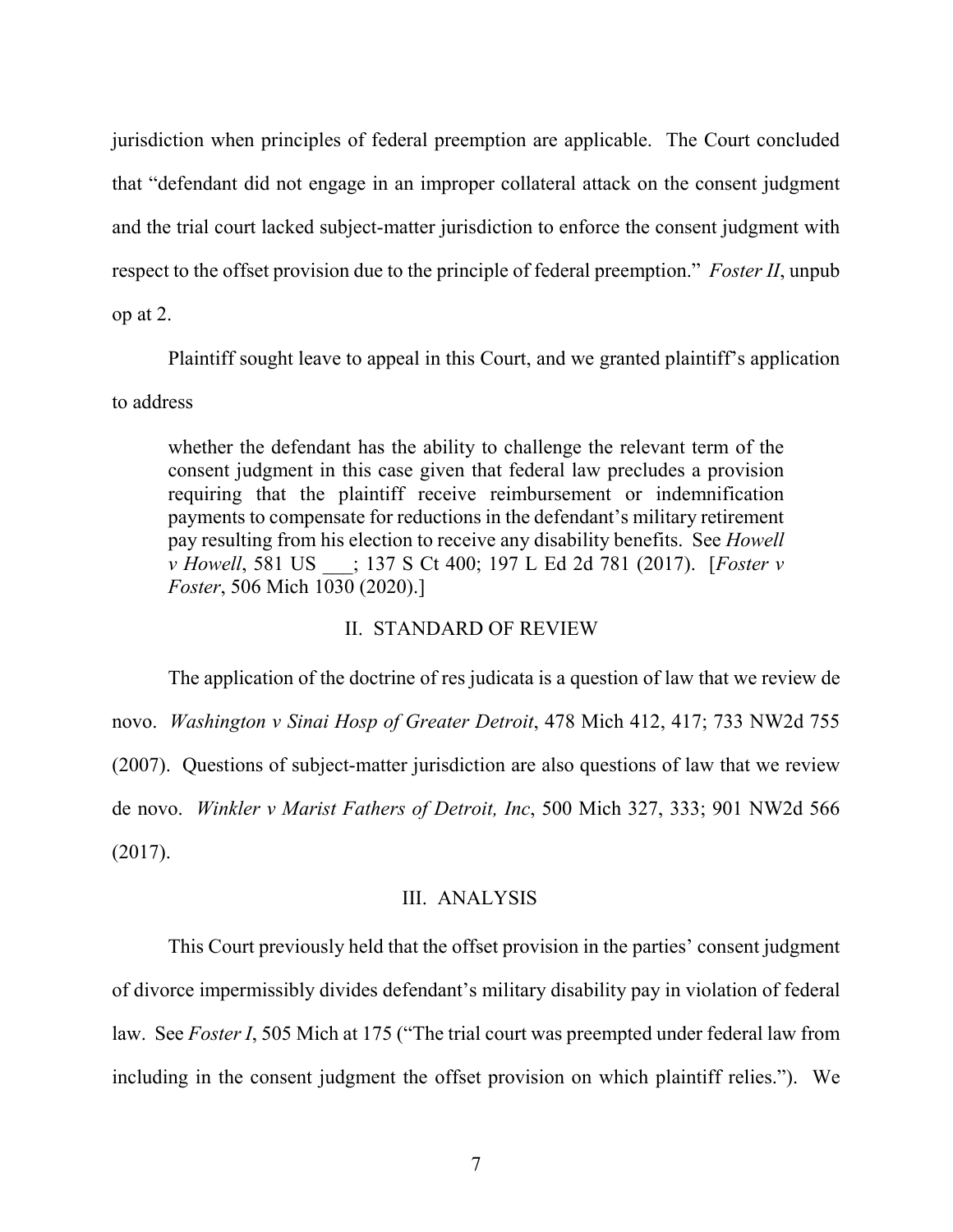must now answer the question we left open in *Foster I*: whether defendant may challenge

this provision of the consent judgment on collateral review.

## A. THE DOCTRINE OF RES JUDICATA APPLIES TO JUDGMENTS THAT DIVIDE MILITARY RETIREMENT AND DISABILITY BENEFITS

We have previously explained the doctrine of res judicata as follows:

The doctrine of res judicata is employed to prevent multiple suits litigating the same cause of action. The doctrine bars a second, subsequent action when (1) the prior action was decided on the merits, (2) both actions involve the same parties or their privies, and (3) the matter in the second case was, or could have been, resolved in the first. This Court has taken a broad approach to the doctrine of res judicata, holding that it bars not only claims already litigated, but also every claim arising from the same transaction that the parties, exercising reasonable diligence, could have raised but did not. [*Adair v Michigan*, 470 Mich 105, 121; 680 NW2d 386 (2004) (citation omitted).]

Importantly for purposes of this case, the doctrine of res judicata applies even if the prior judgment rested on an invalid legal principle. See *Colestock v Colestock*, 135 Mich App 393, 397-398; 354 NW2d 354 (1984) ("A judgment of divorce dividing marital property is res judicata and not subject to collateral attack, even if the judgment may have been wrong or rested on a subsequently overruled legal principle."); *Detwiler v Glavin*, 377 Mich 1, 14; 138 NW2d 336 (1965) (holding that the doctrine of res judicata applies to "a valid but erroneous judgment"). See also *Federated Dep't Stores, Inc v Moitie*, 452 US 394, 398; 101 S Ct 2424; 69 LEd2d 103 (1981) ("Nor are the res judicata consequences of a final, unappealed judgment on the merits altered by the fact that the judgment may have been wrong or rested on a legal principle subsequently overruled in another case.").

This Court has long recognized as "a settled rule of law that a divorce decree which has become final may not have its property settlement provisions modified except for fraud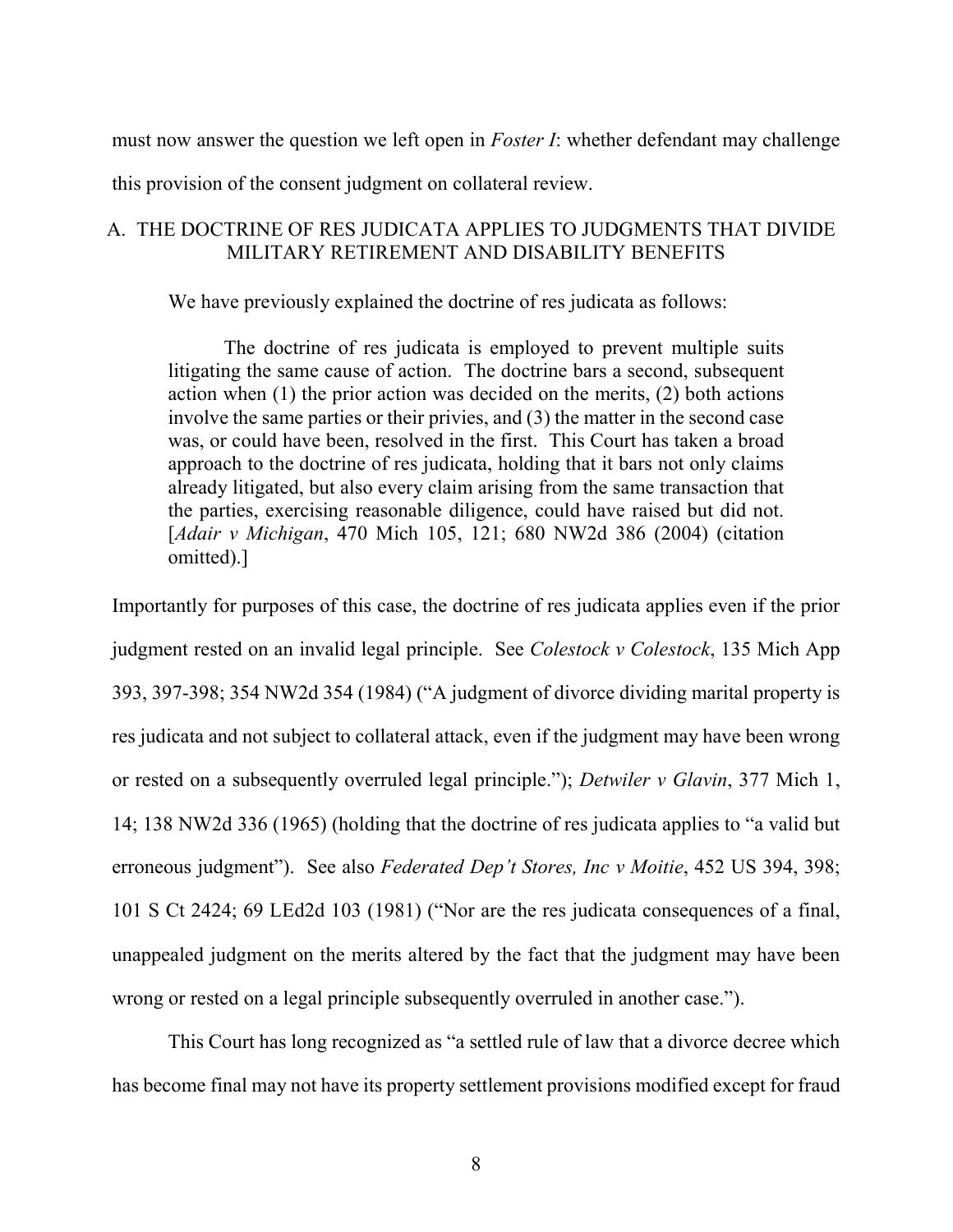or for other such causes as any other final decree may be modified." *Pierson v Pierson*, [3](#page-11-0)51 Mich 637, 645; 88 NW2d 500 (1958).<sup>3</sup> The Court of Appeals has explained why finality in this context is extremely important:

Public policy demands finality of litigation in the area of family law to preserve surviving family structure. To permit divorce judgments which have long since become final to be reopened so as to award military pensions to the husband as his separate property would flaunt the rule of res judicata and upset settled property distributions upon which parties have planned their lives. The consequences would be devastating, not only from the standpoint of the litigants, but also in terms of the work load of the courts. [*McGinn v McGinn*, 126 Mich App 689, 693; 337 NW2d 632 (1983) (citation omitted). $]^{[4]}$  $]^{[4]}$  $]^{[4]}$ 

The United States Supreme Court has recognized that the application of the doctrine of res judicata in this context is an issue of state law. See *Mansell v Mansell*, 490 US 581, 586 n 5; 109 S Ct 2023; 104 L Ed 2d 675 (1989) ("Whether the doctrine of res judicata . . . should have barred the reopening of pre-*McCarty* [*v McCarty*, 453 US 210; 101 S Ct 2728; 69 L Ed 2d 589 (1981),] settlements is a matter of state law over which we have no jurisdiction."). See also 2 Turner, Equitable Distribution of Property (4th ed), § 6:6, p 49 (noting that the Court had dismissed in *Sheldon v Sheldon*, 456 US 941 (1982),

<span id="page-11-0"></span> <sup>3</sup> See also *Keeney v Keeney*, 374 Mich 660, 663; 133 NW2d 199 (1965); *Greene v Greene*, 357 Mich 196, 201; 98 NW2d 519 (1959); and *Roddy v Roddy*, 342 Mich 66, 69; 68 NW2d 762 (1955).

<span id="page-11-1"></span><sup>4</sup> See also *Staple v Staple*, 241 Mich App 562, 579; 616 NW2d 219 (2000) ("The Family Law Section of the State Bar, representing more than three thousand family law specialists, elaborates on the public policy value of finality in divorce cases: 'There is probably not a single family law practitioner in the State of Michigan who would not advocate the importance of finality in their divorce cases. Divorce cases, by their nature, involve parties coming together and resolving contentious matters. . . . The parties, after the divorce, wish to go on in their separate lives and not . . . be subject to future petitions for relief . . . .' ").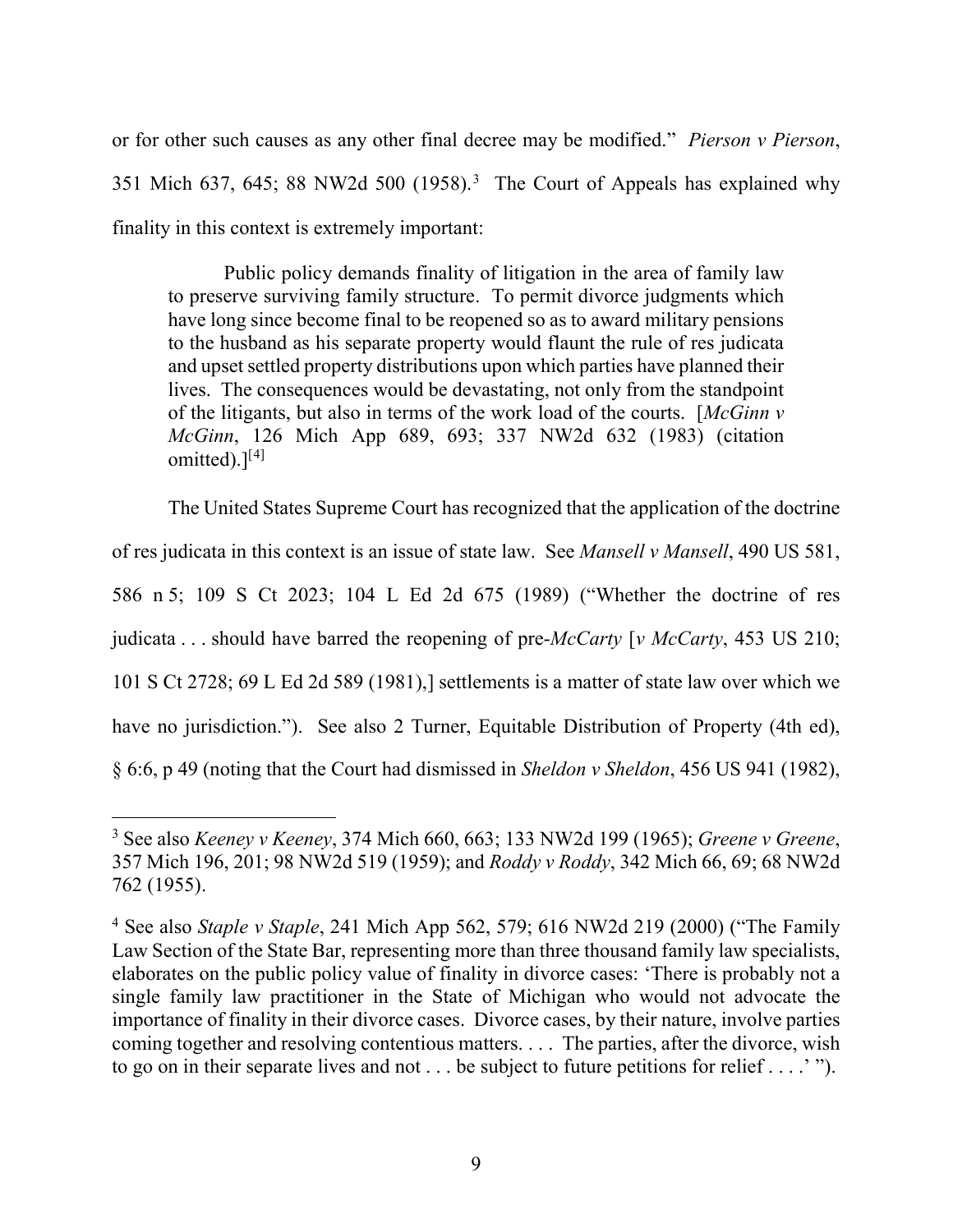for want of a substantial federal question, a petition raising the issue of whether " 'federal preemption of state community property laws regarding division of military retirement pay render state judgments void for lack of subject matter jurisdiction where such judgments were entered after Congress had preempted area of law' ").<sup>[5](#page-12-0)</sup>

Applying these principles, the provision of the parties' consent judgment of divorce that divides defendant's military retirement and disability benefits is generally enforceable under the doctrine of res judicata even though it is preempted by federal law. See generally *Kirby v Mich High Sch Athletic Ass'n*, 459 Mich 23, 40; 585 NW2d 290 (1998) (noting that "[a] party must obey an order entered by a court with proper jurisdiction, even if the order is clearly incorrect, or the party must face the risk of being held in contempt").<sup>[6](#page-12-1)</sup>

# B. THE PARTIES' DIVORCE JUDGMENT IS NOT VOID AND THEREFORE IS NOT SUBJECT TO COLLATERAL ATTACK

Even though it is otherwise enforceable, defendant argues that because the offset provision is preempted by federal law, it is automatically void and, therefore, subject to

<span id="page-12-0"></span><sup>&</sup>lt;sup>5</sup> As this Court has recognized, this type of dismissal indicates "that all the issues properly presented to the Supreme Court have been considered on the merits and held to be without substance; for this reason, the adjudication is binding precedent under the doctrine of stare decisis with respect to those issues when raised in subsequent matters." *Gora v Ferndale*, 456 Mich 704, 713; 576 NW2d 141 (1998) (quotation marks and citations omitted).

<span id="page-12-1"></span><sup>&</sup>lt;sup>6</sup> It is worth noting that our holding places us in good company because the majority of state courts have held that "military benefits of all sorts can be divided under the law of res judicata." Turner, § 6:9, p 72. See *id*. at 72-73 n 4 (listing cases). A minority of state courts hold to the contrary. See *id*. at 74 n 9 (listing cases and text accompanying). However, as the author observes, "[n]one of these decisions cite either *Sheldon* or footnote 5 in *Mansell*," and "[n]one have showed any awareness of the postremand history of *Mansell*[.]" *Id*. at 74.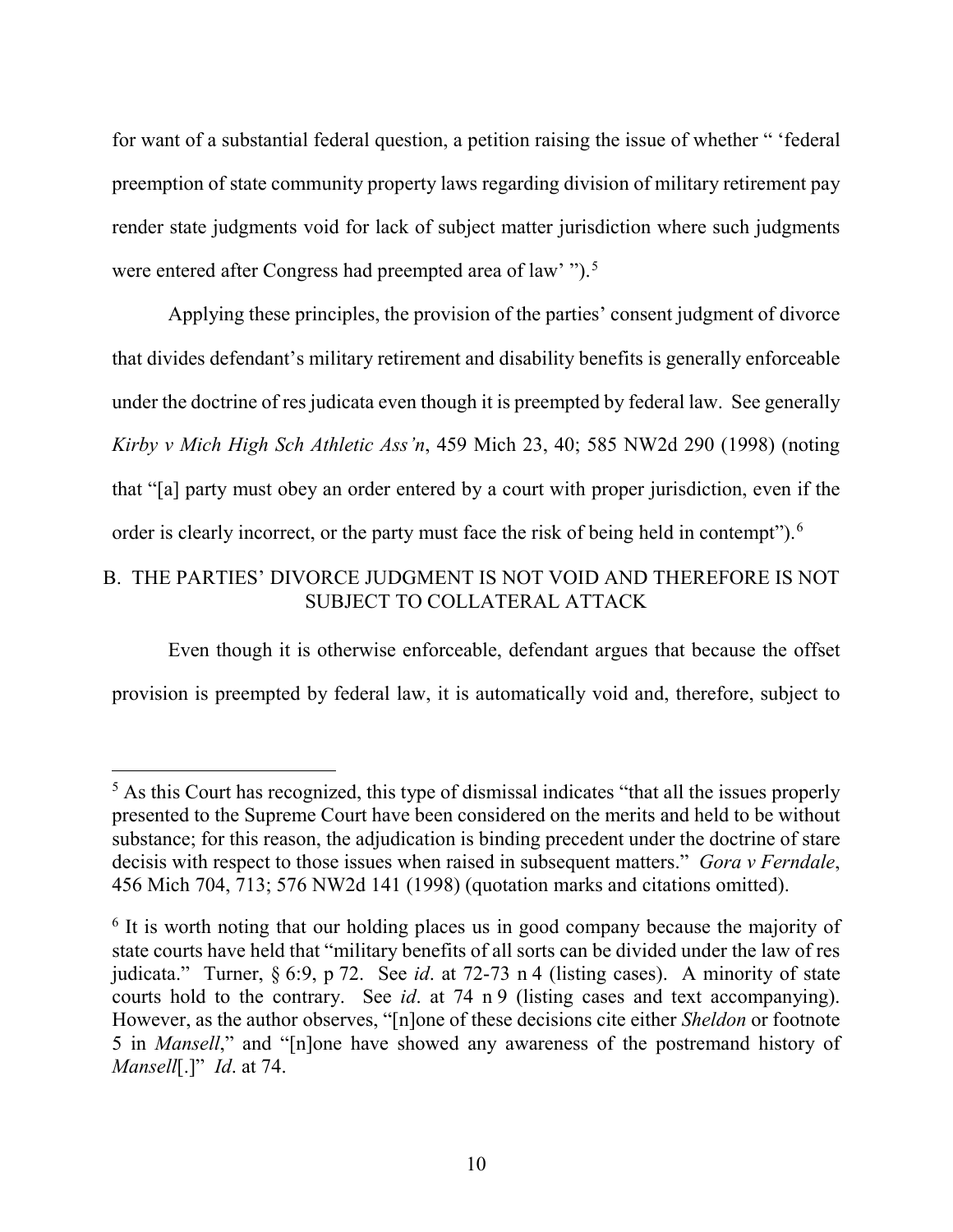collateral attack at any time.<sup>[7](#page-13-0)</sup> As an initial matter, defendant asserts that a judgment containing a provision that exceeds the limits of the trial court's authority is void. However, as we explained in *Buczkowski v Buczkowski*, 351 Mich 216, 221-222; 88 NW2d 416 (1958), there is an important distinction between the court's jurisdiction of the parties and the subject matter of the suit, on the one hand, and the court's erroneous exercise of that jurisdiction, on the other:

The failure to distinguish between "the erroneous exercise of jurisdiction" and "the want of jurisdiction" is a fruitful source of confusion and errancy of decision. In the first case the errors of the trial court can only be corrected by appeal or writ of error. In the last case its judgments are void, and may be assailed by indirect as well as direct attack. The judgment of a court of general jurisdiction, with the parties before it, and with power to grant or refuse relief in the case presented, though (the judgment is) contrary to law as expressed in the decisions of the supreme court or the terms of a statute, is at most only an erroneous exercise of jurisdiction, and as such is impregnable to an assault in a collateral proceeding.

The loose practice has grown up, even in some opinions, of saying that a court had no "jurisdiction" to take certain legal action when what is actually meant is that the court had no legal "right" to take the action, that it was in error. If the loose meaning were correct it would reduce the doctrine

<span id="page-13-0"></span> $<sup>7</sup>$  This Court has long recognized a distinction between a judgment that is void and one that</sup> is voidable. See *Clark v Holmes*, 1 Doug 390, 393 (1844) ("It is a well settled doctrine that, when proceeding to exercise the powers conferred, [inferior courts of special and limited jurisdiction] must have jurisdiction of the person, by means of the proper process or appearance of the party, as well as of the subject matter of the suit; and when they thus have jurisdiction of the person and the cause, if in the further proceedings they commit error, the proceedings are not void, but only voidable, and may be reversed for error by the proper court of review where a power of review is given; . . . but on the contrary, when they have not such jurisdiction of the cause and of the person, their proceedings are absolutely void, and cannot afford any justification or protection, and they became trespassers by any act done to enforce them."). See also 3 Longhofer, Michigan Court Rules Practice (7th ed), § 2612.13, pp 624-625 (discussing the distinction between void and voidable judgments).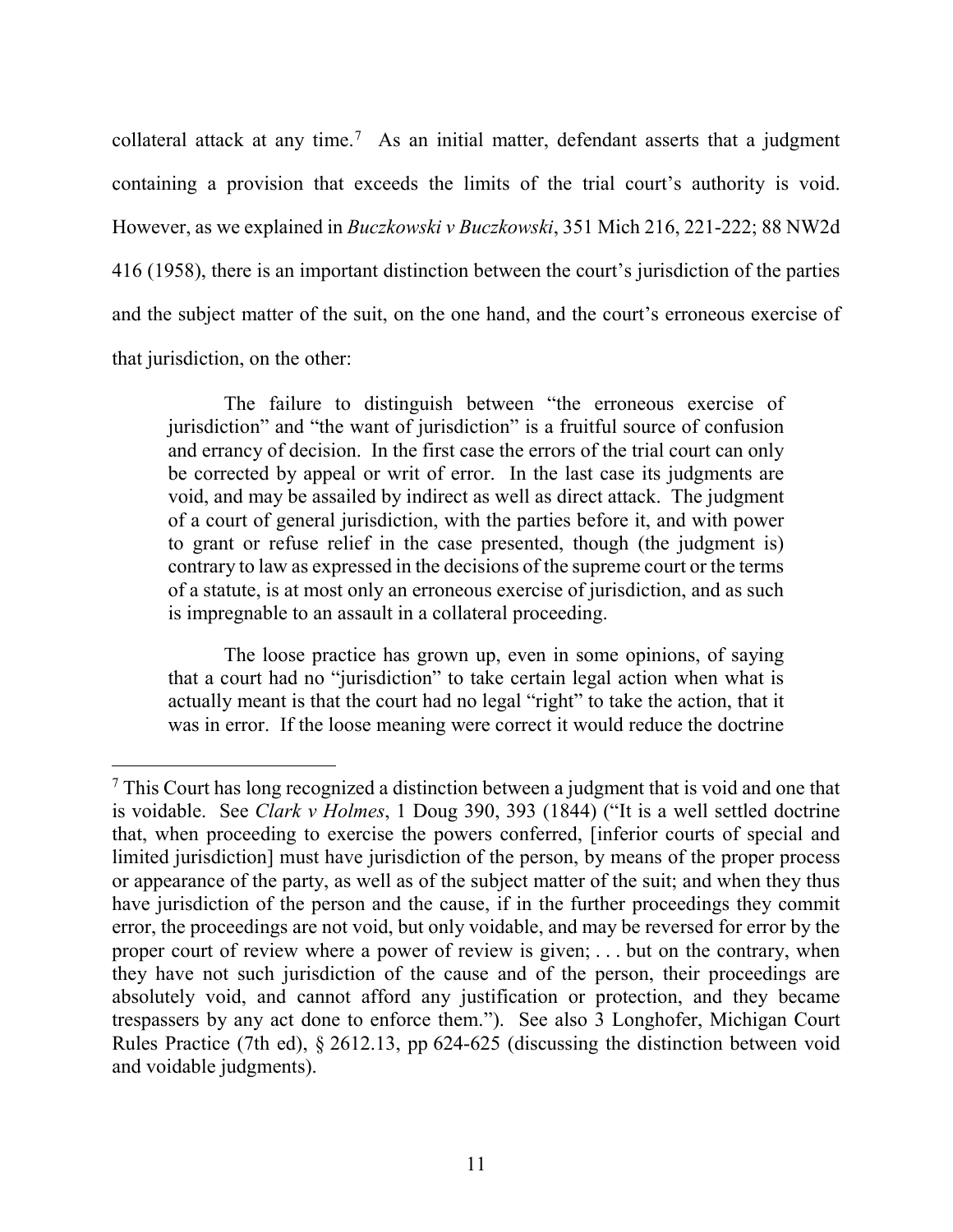of *res judicata* to a shambles and provoke endless litigation, since any decree or judgment of an erring tribunal would be a mere nullity. It must constantly be borne in mind, as we have pointed out in *Jackson City Bank & Trust Co. v Fredrick*, 271 Mich 538, 544[; 260 NW 908 (1935)], that:

There is a wide difference between a want of jurisdiction, in which case the court has no power to adjudicate at all, and a mistake in the exercise of undoubted jurisdiction, in which case the action of the trial court is not void although it may be subject to direct attack on appeal. This fundamental distinction runs through all the cases.<sup>[[8](#page-14-0)]</sup>

In *In re Ferranti*, 504 Mich 1, 22; 934 NW2d 610 (2019), again quoting from

*Jackson City Bank*, we explained that only judgments entered without personal jurisdiction

or subject-matter jurisdiction are void and subject to collateral attack:

"[W]hen there is a want of jurisdiction over the parties, or the subject-matter, no matter what formalities may have been taken by the trial court, the action thereof is void because of its want of jurisdiction, and consequently its proceedings may be questioned collaterally as well as directly. They are of no more value than as though they did not exist. But in cases where the court has undoubted jurisdiction of the subject matter, and of the parties, the action of the trial court, though involving an erroneous exercise of jurisdiction, which might be taken advantage of by direct appeal, or by direct attack, yet the judgment or decree is not void though it might be set aside for the irregular or erroneous exercise of jurisdiction if appealed from. It may not be called in question collaterally." [*Ferranti*, 504 Mich at 22, quoting *Jackson City Bank*, 271 Mich at 544-545.]

<span id="page-14-0"></span> <sup>8</sup> *Buczkowski*, 351 Mich at 221-222 (cleaned up). See also *People v Washington*, 508 Mich \_\_\_; \_\_\_ NW2d \_\_\_ (2021), slip op at 10-11 ("The prosecutor is correct that there is a widespread and unfortunate practice among both state and federal courts of using the term 'jurisdiction' imprecisely, to refer both to the subject-matter and the personal jurisdiction of the court, and to the court's general authority to take action."); *id*. at \_\_\_ n 5; slip op at 12 n 5 (noting that "the terms 'power' and 'authority' are generally used to refer to errors in the exercise of jurisdiction and other nonjurisdictional errors").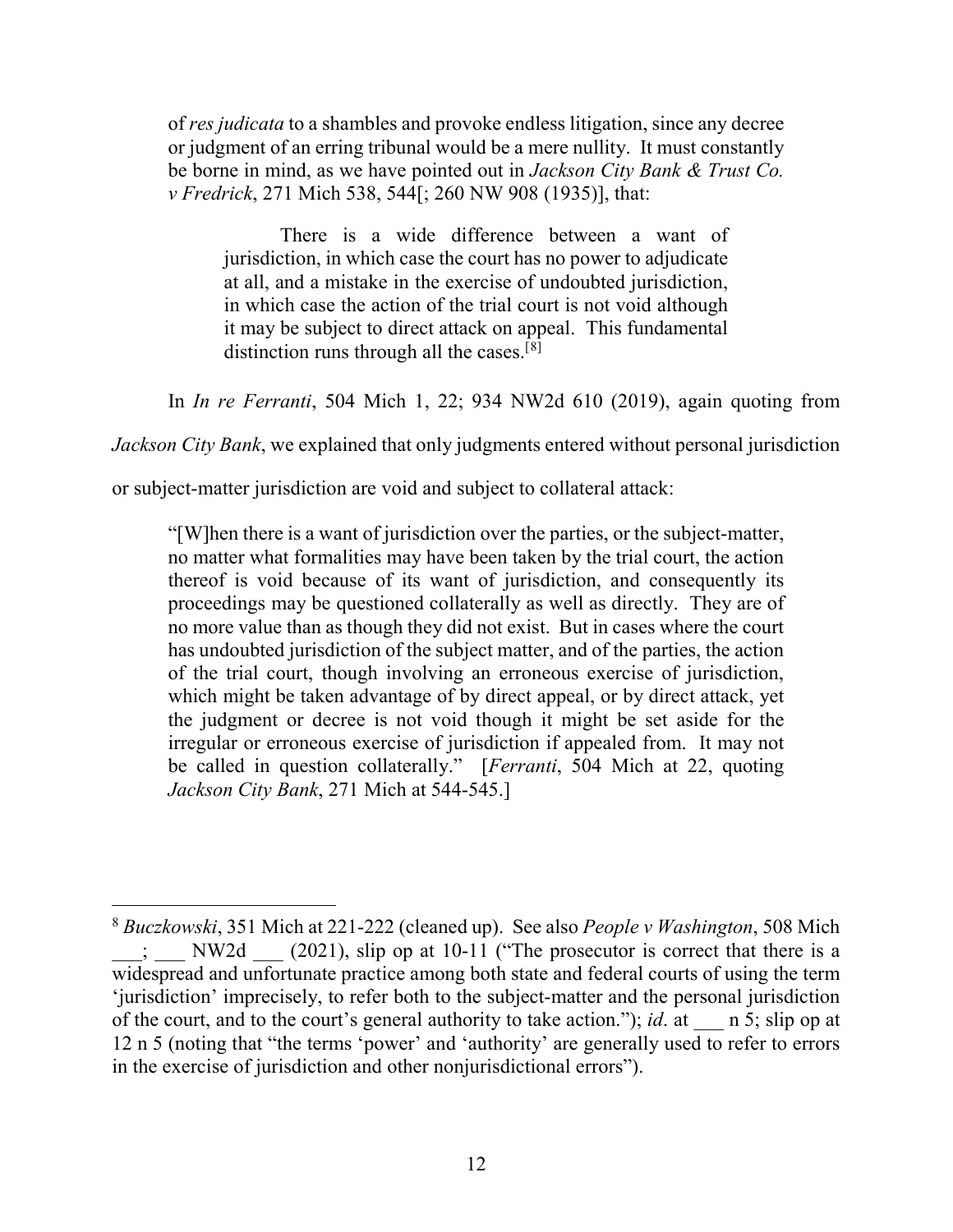As these authorities make clear, defendant's assertion that the judgment is void and subject to collateral attack simply because it conflicts with federal law is "manifestly in error." *Buczkowski*, 351 Mich at 221.

Next, defendant argues that the judgment is void and subject to collateral attack because Congress deprived state courts of subject-matter jurisdiction over the division of military disability benefits.<sup>[9](#page-15-0)</sup> To prevail on this argument, defendant must demonstrate that Congress has given exclusive jurisdiction over the division of military disability benefits in a divorce action to a federal forum. See, e.g., 21 CJS, Courts, § 272, p 288 ("The preemption doctrine does not deprive state courts of subject matter jurisdiction over claims involving federal preemption unless Congress has given exclusive jurisdiction to a federal forum.").<sup>[10](#page-15-1)</sup> However, as discussed later in this opinion, defendant has failed to persuade

<span id="page-15-0"></span><sup>&</sup>lt;sup>9</sup> To the extent defendant continues to assert that all types of federal preemption deprive state courts of subject-matter jurisdiction—the position he advanced during his prior trip to this Court—we disagree with this assertion. Instead, we adopt the analysis on this point in the concurring opinion in *Foster I* and clarify our caselaw in this area. See *Foster I*, 505 Mich at 181-188 (VIVIANO, J., concurring). In particular, although in *Henry v Laborers' Local 1191*, 495 Mich 260, 287 n 82; 848 NW2d 130 (2014), we asserted that "preemption is a question of subject-matter jurisdiction," it is clear that "our assertion was made in the context of *Garmon* preemption [see *San Diego Bldg Trades Council v Garmon*, 359 US 236; 79 S Ct 773; 3 L Ed 2d 775 (1959),] and was indisputably correct in that context given that Congress has established an exclusive federal forum, the National Labor Relations Board, to adjudicate certain claims under the National Labor Relations Act . . . ." *Foster I*, 505 Mich at 184. We also disavow our statement in *Ryan v Brunswick Corp*, 454 Mich 20, 27; 557 NW2d 541 (1997), that "[w]here the principles of federal preemption apply, state courts are deprived of subject matter jurisdiction." Finally, to the extent it reached a different conclusion, we overrule *Packowski v United Food & Commercial Workers Local 951*, 289 Mich App 132; 796 NW2d 94 (2010).

<span id="page-15-1"></span><sup>10</sup> See also *Marshall v Consumers Power Co*, 65 Mich App 237, 245; 237 NW2d 266 (1976) (setting out a two-part test for determining whether Congress has impliedly preempted state law, under which a court must (1) "determine whether Congress has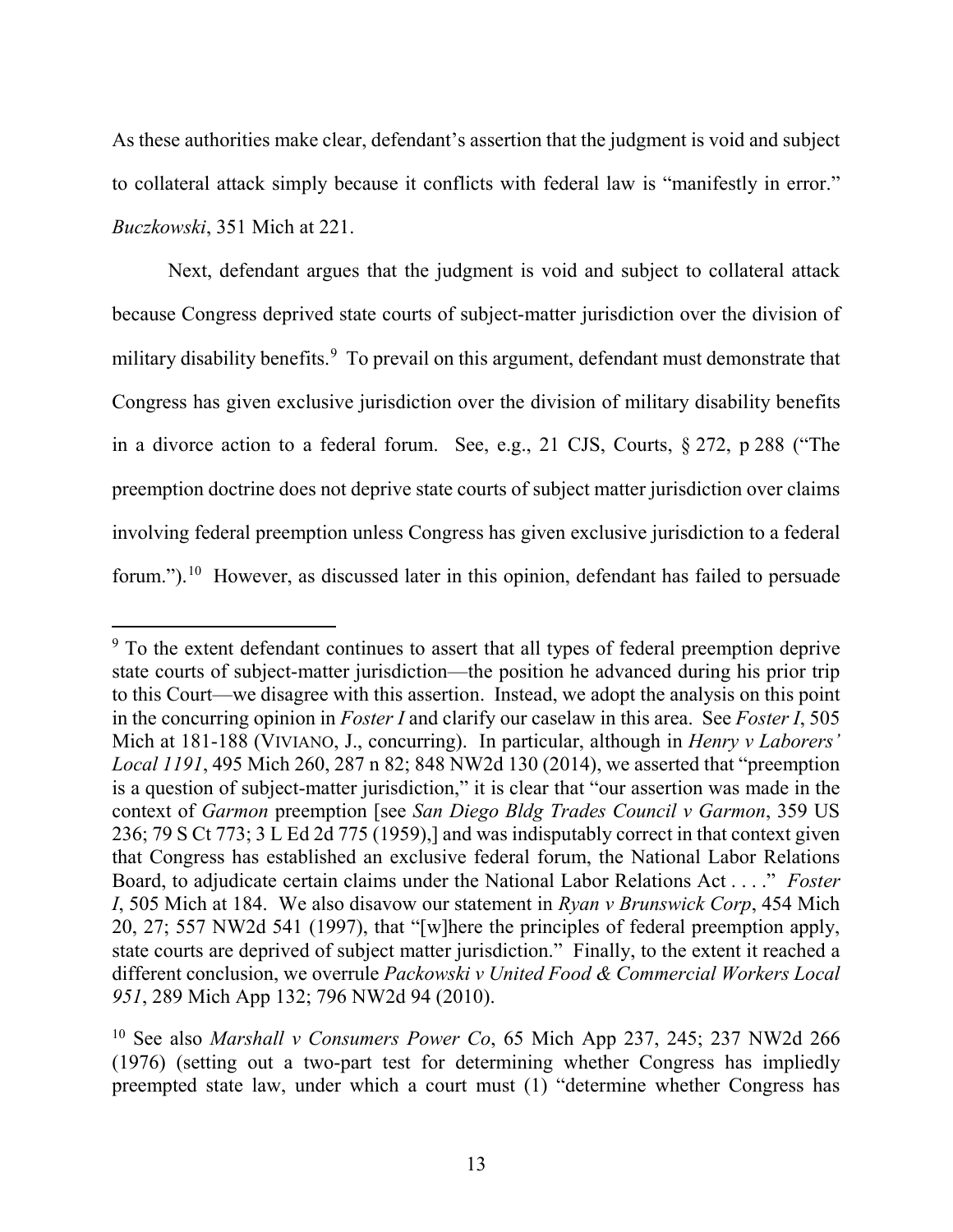us that the Veteran's Administration or any other federal forum has exclusive jurisdiction over the division of military disability benefits in a divorce action.

The United States Supreme Court rejected a similar argument in *Rose v Rose*, 481 US 619; 107 S Ct 2029; 95 L Ed 2d 599 (1987), after first observing:

We have consistently recognized that the whole subject of the domestic relations of husband and wife, parent and child, belongs to the laws of the States and not to the laws of the United States. On the rare occasion when state family law has come into conflict with a federal statute, this Court has limited review under the Supremacy Clause to a determination whether Congress has positively required by direct enactment that state law be preempted. Before a state law governing domestic relations will be overridden, it must do major damage to clear and substantial federal interests. [*Id*. at 625 (cleaned up).]

Relying on 38 USC 3107(a)(2), the veteran spouse argued that the Veteran's Affairs administrator had exclusive authority over all issues involving the disposition of military disability benefits. Rejecting that argument, the Court explained:

 $\overline{a}$ 

preempted states from legislating or regulating the subject matter of the instant case," and (2) "if it has, [determine] whether it has also vested exclusive jurisdiction of that subject matter in the Federal court system"). The second part of the test is not satisfied in this case because Congress has not "vested exclusive jurisdiction of th[is] subject matter," i.e., division of military disability benefits in a divorce action, in a federal forum. See *Veterans for Common Sense v Shinseki*, 678 F3d 1013, 1025-1026 (CA 9, 2012) (en banc) ("[W]e conclude that [38 USC 511] precludes jurisdiction over a claim if it requires the district court *to review VA decisions that relate to benefits decisions*, including any decision made by the Secretary in the course of making benefits determinations . . . . If that test is met, then the district court must cede any claim to jurisdiction over the case, and parties must seek a forum in the Veterans Court and the Federal Circuit.") (quotation marks and citations omitted; emphasis added). And *Kalb v Feuerstein*, 308 US 433, 438-439; 60 S Ct 343; 84 L Ed 370 (1940), cited by defendant, only serves to confirm this point. At issue in *Kalb* was whether a state court had jurisdiction in a foreclosure matter over property that fell under the jurisdiction of the bankruptcy court. But Congress has established an exclusive federal forum for bankruptcy matters. *Id*. at 439.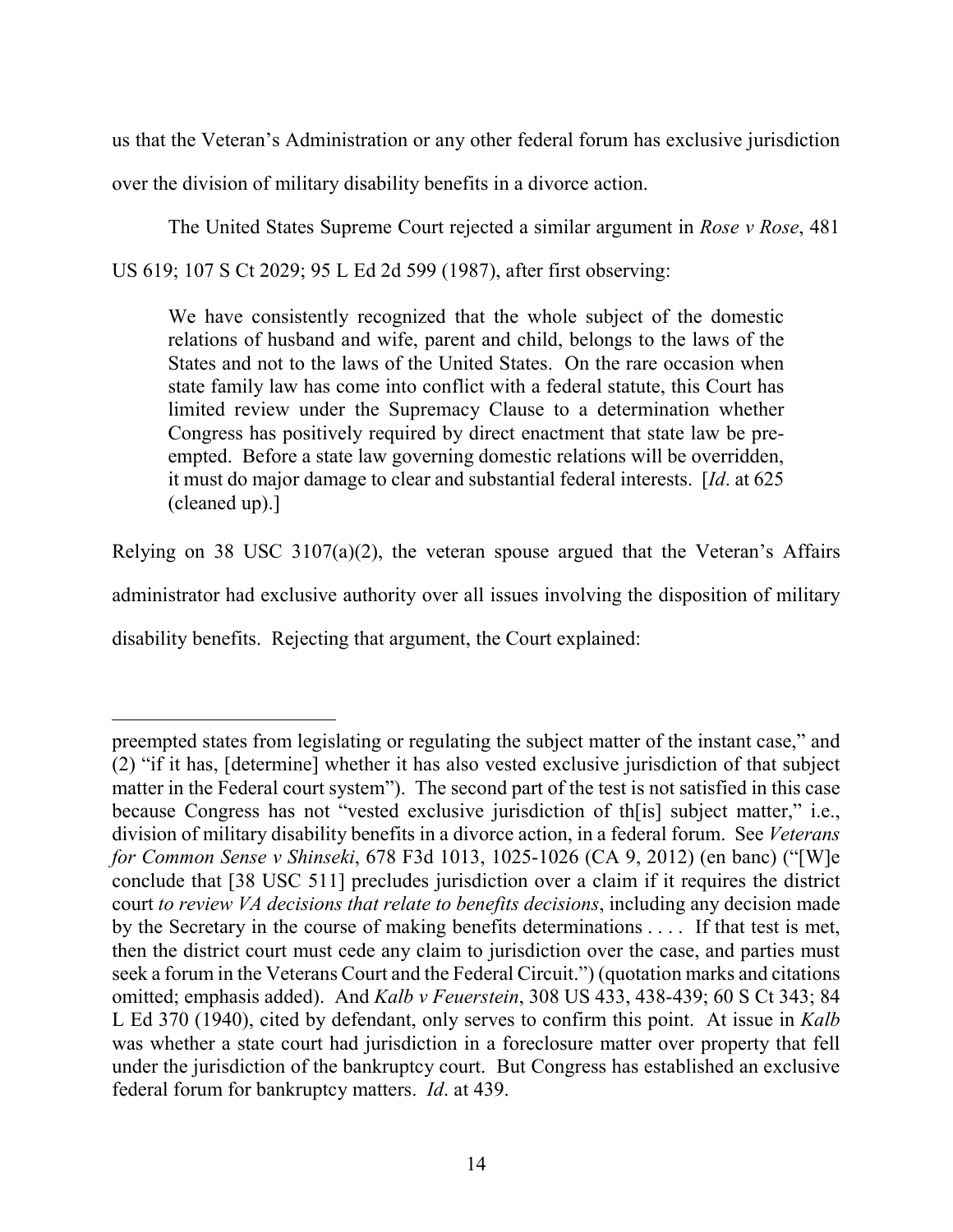This jurisdictional framework finds little support in the statute and implementing regulations. Neither [38 USC 3107(a)(2) nor 38 CFR 3.450 through 3.461 (1986)] mentions the limited role appellant assigns the state court's child support order or the restrictions appellant seeks to impose on that court's ability to enforce such an order. . . . Nor is it clear that Congress envisioned the Administrator making independent child support determinations in conflict with existing state-court orders....

. . . Given the traditional authority of state courts over the issue of child support, their unparalleled familiarity with local economic factors affecting divorced parents and children, and their experience in applying state statutes . . . that do contain detailed support guidelines and established procedures for allocating resources following divorce, we conclude that Congress would surely have been more explicit had it intended the Administrator's apportionment power to displace a state court's power to enforce an order of child support. Thus, we do not agree that the implicit pre-emption appellant finds in  $\S 3107(a)(2)$  is "positively required by direct enactment," or that the state court's award of child support from appellant's disability benefits does "major damage" to any "clear and substantial" federal interest created by this statute. [*Rose*, 481 US at 627-628, quoting *Hisquierdo v Hisquierdo*, 439 US 572, 581; 99 S Ct 802; 59 L Ed 2d 1  $(1979).$ <sup>[[11](#page-17-0)]</sup>

Although the Court in *Rose* found that the state child support statute was not preempted by federal law, its analysis is still helpful in determining whether Congress has established an exclusive forum for dividing military disability benefits in a divorce action.

<span id="page-17-0"></span> $11$  The Court further described the purpose of the federal statutes as follows:

The interest in uniform administration of veterans' benefits focuses, instead, on the technical interpretations of the statutes granting entitlements, particularly on the definitions and degrees of recognized disabilities and the application of the graduated benefit schedules. These are the issues Congress deemed especially well-suited for administrative determination insulated from judicial review. Thus, even assuming that [38 USC] 211(a) covers a contempt proceeding brought in state court against a disabled veteran to enforce an order of child support, *that court is not reviewing the Administrator's decision finding the veteran eligible for specific disability benefits*. [*Rose*, 481 US at 629 (cleaned up; emphasis added).]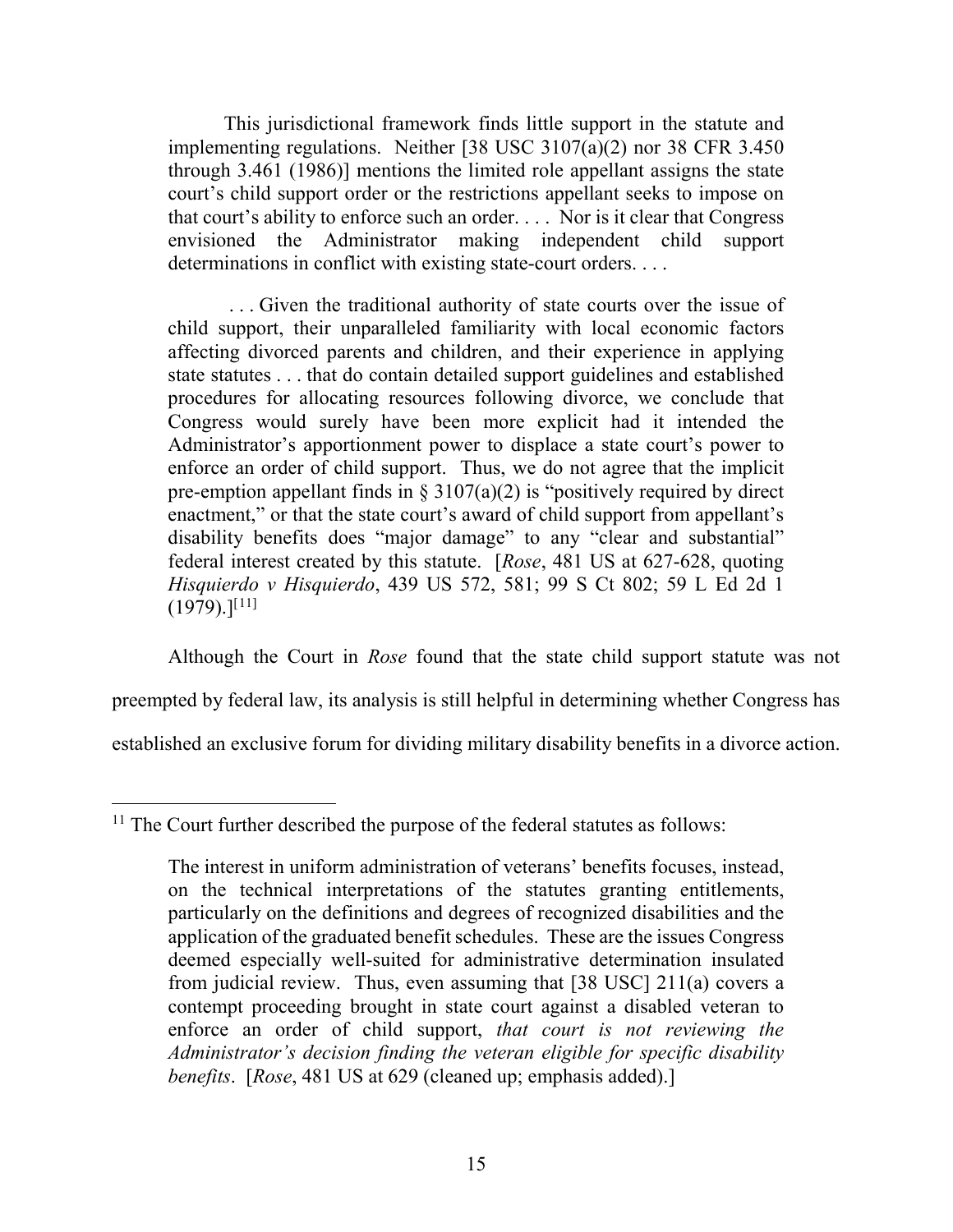Defendant here contends that the Secretary of Veterans Affairs has exclusive jurisdiction over all issues concerning veteran's benefits, including the division of those benefits in a state court divorce action. Defendant correctly notes that appellate jurisdiction from a decision by the Secretary is limited to the federal courts.<sup>[12](#page-18-0)</sup> 38 USC 511(a) establishes that "[t]he Secretary shall decide all questions of law and fact necessary to a decision by the Secretary under a law that affects the provision of benefits by the Secretary to veterans or the dependents or survivors of veterans" and generally precludes review of the Secretary's decision "as to any such question" "by any other official or by any court," with a limited number of exceptions. And 38 USC 5307 provides for a process of requesting apportionment of a veteran's benefits. But just as the Court in *Rose* was "not reviewing the Administrator's decision finding the veteran eligible for specific disability benefits," *Rose*, 481 US at 629, the trial court in this case was not reviewing a decision of the Secretary of Veterans Affairs under 38 USC 511(a). Therefore, contrary to defendant's assertion, there is no exclusive federal forum for dividing military disability benefits in divorce actions. We agree with plaintiff that 38 USC 511—just like 38 USC 211(a), which was at issue in *Rose*—does not refer to, restrict, or displace state court jurisdiction.

In sum, we hold that federal preemption under 10 USC 1408 and 38 USC 5301 does not deprive our state courts of subject-matter jurisdiction over a divorce action involving

<span id="page-18-0"></span><sup>&</sup>lt;sup>12</sup> Specifically, 38 USC 7104(a) provides for an appeal from the Secretary's decision under 38 USC 511(a) to the Board of Veterans' Appeals. In turn, the United States Court of Appeals for Veterans Claims has exclusive jurisdiction to review decisions of the Board of Veterans' Appeals, 38 USC 7252(a), and the United States Court of Appeals for the Federal Circuit has jurisdiction to review a decision of the Court of Appeals for Veterans Claims, 38 USC 7292.